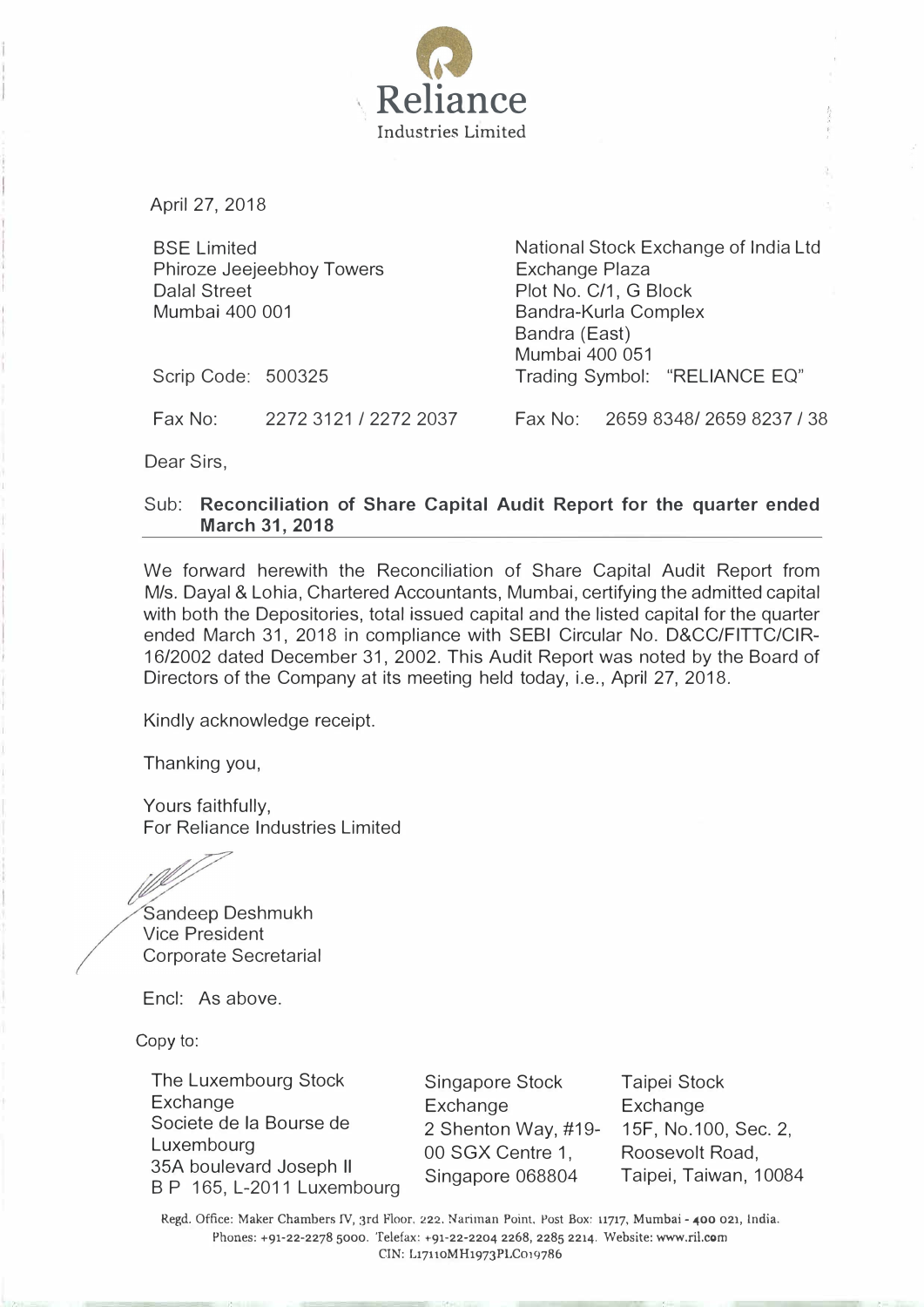The Board of Directors Reliance Industries Limited 3rd Floor, Maker Chambers IV 222, Nariman Point Mumbai- 400 021

## RECONCILIATION OF SHARE CAPITAL AUDIT REPORT

We have examined the Register of Members, beneficiary details furnished by the depositories and other records / documents maintained by M/s. Reliance Industries Limited ( hereinafter referred to as the "Company") and its Registrars and Share Transfer Agents for issuing Certificate, in accordance with Circular D&CC / FITTC / CIR-16/2002 dated December 31, 2002 issued by Securities and Exchange Board of India.

In our opinion and to the best of our information and according to the explanations given to us and based on such verification as considered necessary, we hereby certify the following:

|   | For Quarter Ended         | March 31, 2018                                    |  |  |  |
|---|---------------------------|---------------------------------------------------|--|--|--|
|   | <b>ISIN</b>               | INE002A01018                                      |  |  |  |
|   | Face Value                | Rs. 10/- per Equity Share                         |  |  |  |
| 4 | Name of the Company       | Reliance Industries Limited                       |  |  |  |
|   | Registered Office Address | 3rd Floor, Maker Chambers IV, 222, Nariman Point, |  |  |  |
|   |                           | lMumbai - 400021                                  |  |  |  |
| 6 | Correspondence Address    | 3rd Floor, Maker Chambers IV, 222, Nariman Point, |  |  |  |
|   |                           | lMumbai - 400021                                  |  |  |  |
|   | Telephone & Fax Nos.      | Tel No: 022 - 6255 5211                           |  |  |  |
|   |                           | Fax No: 022 - 6255 5110                           |  |  |  |
| x | Email address             | investor relations@ril.com                        |  |  |  |

9 Names of the Stock Exchanges where the company's securities are listed 1. BSE Limited

2. National Stock Exchange of India Limited, Mumbai

> % of Total Issued Cap. 100.000 100.000

> > 2. 701 95.800 1.499

- 10 Issued Capital
- 11 Listed Capital (Exchange wise)- For Exchanges listed in' 9' above (as per company records)
- 12 Held in dematerialised form in CDSL
- 13 Held in dematerialised form in NSDL
- 14 Physical
- 15 Total No. of Shares (12+13+14)



Number of Shares 633 46 51 022 633 46 51 022

> 17 10 95 978 606 85 69 304 9 49 85 740

kamanwala chambers, 1st floor, office nos.6&7, sir p.m. road, fort, mumbai - 400 001. phones: (91-22)66372969-70 • fax: 91-22-6637 2949 • e-mail: dayalandlohia@gmail.com Branch: 401, sheetal enclave, b/h. tangent furniture mall, chincholi bunder, off. Link road, mumbai 400064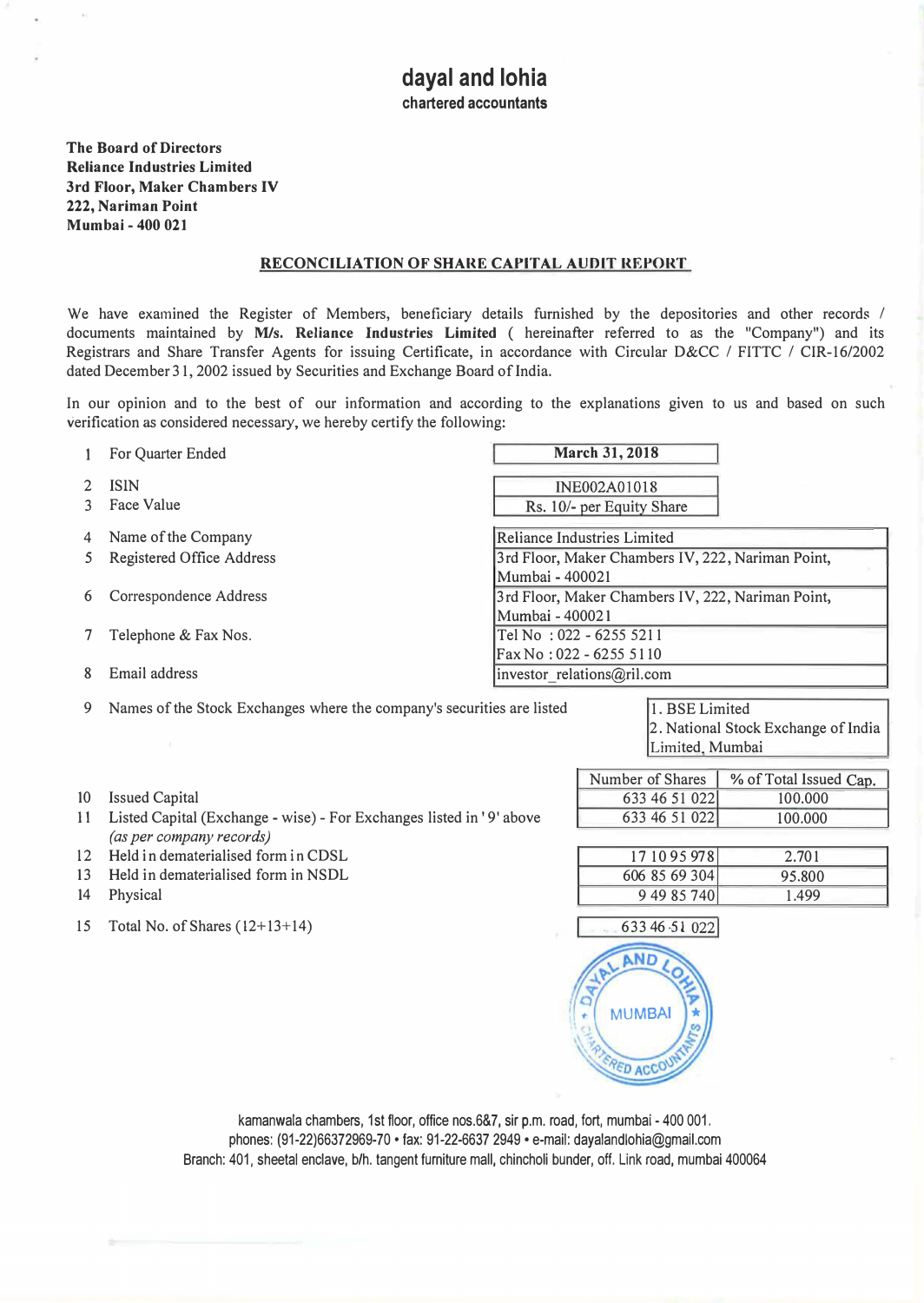16 Reasons for difference if any, between :

| a) $(10 \& 11)$ : | N.A. |  |
|-------------------|------|--|
| b) $(10 \& 15)$ : | N.A. |  |
| c) $(11 & 815)$ : | N.A. |  |
|                   |      |  |

17 Certifying the details of changes in share capital during the quarter under consideration as per Table below :

| Particulars                                         | No. of Shares. | Applied / Not<br>Applied for<br>listing  | Listed on Stock<br><b>Exchanges</b> (Specify<br>Names)                                            | Whether<br>to CDSL | Whether<br>intimated intimated<br>to NSDL | In-prin. appr. Pending for<br>SE (Specify Names)             |
|-----------------------------------------------------|----------------|------------------------------------------|---------------------------------------------------------------------------------------------------|--------------------|-------------------------------------------|--------------------------------------------------------------|
| <b>ESOS</b><br>allotment on<br>January 2, 2018      | 4,16,031       | Applied for<br>listing at NSE<br>and BSE | Listed on NSE & BSE<br>with effect from<br>January 15, 2018 &<br>January 16, 2018<br>respectively | <b>YES</b>         | <b>YES</b>                                | In-Principle Approval<br>received from NSE and<br><b>BSE</b> |
| <b>ESOS</b><br>allotment on<br>January 22,<br>2018  | 2,10,477       | Applied for<br>listing at NSE<br>and BSE | Listed on NSE & BSE<br>with effect from<br>January 31, 2018                                       | <b>YES</b>         | <b>YES</b>                                | In-Principle Approval<br>received from NSE and<br><b>BSE</b> |
| <b>ESOS</b><br>allotment on<br>February 22,<br>2018 | 5,20,995       | Applied for<br>listing at NSE<br>and BSE | Listed on NSE & BSE<br>with effect from<br>March 8, 2018                                          | <b>YES</b>         | <b>YES</b>                                | In-Principle Approval<br>received from NSE and<br><b>BSE</b> |

18 Register of Members is updated (Yes / No) if not, updated upto which date

19 Reference of previous quarter with regard to excess dematerialised shares, if any.

- 20 Has the company resolved the matter mentioned in point no.19 above in the current quarter? If not, reason why?
- 21 Mention the total no. of requests, if any, confirmed after 21 days and the total no. of requests pending beyond 21 days with the reasons for delay :

| Total No. of demat requests        | No. of requests | No. of shares | Reasons for delay                                                                                 |
|------------------------------------|-----------------|---------------|---------------------------------------------------------------------------------------------------|
| Confirmed / Rejected after 21 Days | 103             |               | 13 044 Delay in receipt of Physical DRF &<br>Share Certificates from DP.                          |
|                                    | 32              |               | 3 986 Rejected since Physical DRF &<br>Share Certificates not received from<br>DP within 30 Days. |
| <b>Total</b>                       | 135             | 17 030        |                                                                                                   |
| Pending for more than 21 days      |                 |               | 52 Non - receipt of Physical DRF &                                                                |
| (as on March 31, 2018)             |                 |               | Share Certificartes from DP                                                                       |
| <b>Total</b>                       |                 | 52            |                                                                                                   |



YES NA

NA NA